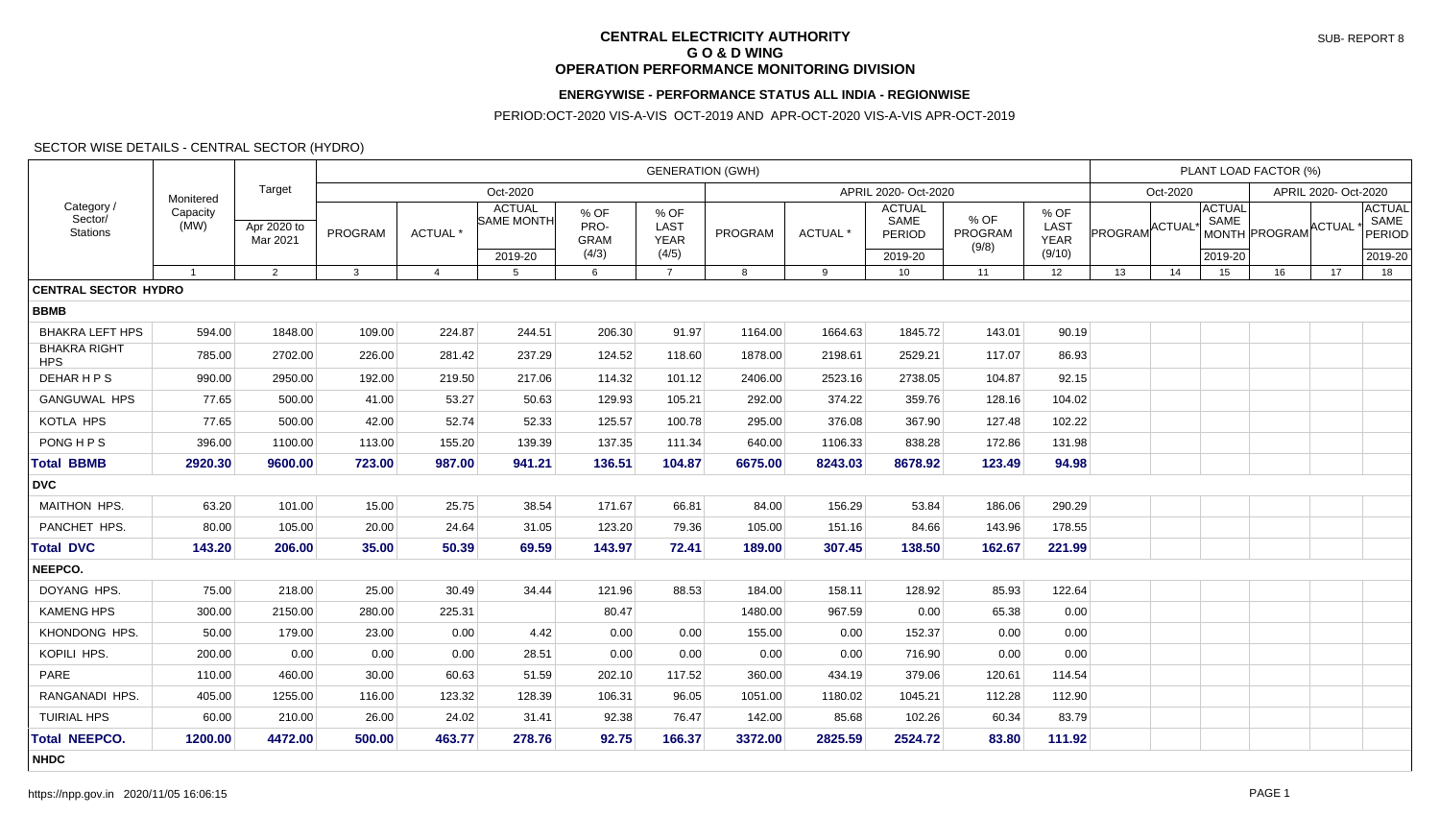# SECTOR WISE DETAILS - CENTRAL SECTOR (HYDRO)

| Category /<br>Sector/<br>Stations       | Monitered        | Target                  | <b>GENERATION (GWH)</b> |                 |                                    |                                      |                                      |                      |                 |                                        |                          |                                              |                 |          |                       | PLANT LOAD FACTOR (%) | <b>ACTUAL</b><br>SAME<br>MONTH PROGRAM ACTUAL<br><b>PERIOD</b><br>2019-20<br>16<br>17<br>18 |  |  |  |  |  |  |
|-----------------------------------------|------------------|-------------------------|-------------------------|-----------------|------------------------------------|--------------------------------------|--------------------------------------|----------------------|-----------------|----------------------------------------|--------------------------|----------------------------------------------|-----------------|----------|-----------------------|-----------------------|---------------------------------------------------------------------------------------------|--|--|--|--|--|--|
|                                         |                  |                         | Oct-2020                |                 |                                    |                                      |                                      | APRIL 2020- Oct-2020 |                 |                                        |                          |                                              |                 | Oct-2020 |                       |                       | APRIL 2020- Oct-2020                                                                        |  |  |  |  |  |  |
|                                         | Capacity<br>(MW) | Apr 2020 to<br>Mar 2021 | PROGRAM                 | <b>ACTUAL</b> * | <b>ACTUAL</b><br><b>SAME MONTH</b> | % OF<br>PRO-<br><b>GRAM</b><br>(4/3) | % OF<br>LAST<br><b>YEAR</b><br>(4/5) | PROGRAM              | <b>ACTUAL</b> * | <b>ACTUAL</b><br>SAME<br><b>PERIOD</b> | % OF<br>PROGRAM<br>(9/8) | % OF<br><b>LAST</b><br><b>YEAR</b><br>(9/10) | PROGRAM ACTUAL' |          | <b>ACTUAL</b><br>SAME |                       |                                                                                             |  |  |  |  |  |  |
|                                         | $\overline{1}$   | $\overline{2}$          | $\mathbf{3}$            | $\overline{4}$  | 2019-20<br>$5^{\circ}$             | 6                                    | $\overline{7}$                       | 8                    | 9               | 2019-20<br>10                          | 11                       | 12                                           | 13              | 14       | 2019-20<br>15         |                       |                                                                                             |  |  |  |  |  |  |
| <b>INDIRA SAGAR</b>                     | 1000.00          | 1775.00                 | 172.00                  | 212.93          | 431.13                             | 123.80                               | 49.39                                | 887.00               | 1854.39         | 1955.79                                | 209.06                   | 94.82                                        |                 |          |                       |                       |                                                                                             |  |  |  |  |  |  |
| <b>HPS</b><br>OMKARESHWAR<br><b>HPS</b> | 520.00           | 925.00                  | 88.00                   | 102.15          | 185.27                             | 116.08                               | 55.14                                | 471.00               | 968.63          | 828.41                                 | 205.65                   | 116.93                                       |                 |          |                       |                       |                                                                                             |  |  |  |  |  |  |
| <b>Total NHDC</b>                       | 1520.00          | 2700.00                 | 260.00                  | 315.08          | 616.40                             | 121.18                               | 51.12                                | 1358.00              | 2823.02         | 2784.20                                | 207.88                   | 101.39                                       |                 |          |                       |                       |                                                                                             |  |  |  |  |  |  |
| <b>NHPC</b>                             |                  |                         |                         |                 |                                    |                                      |                                      |                      |                 |                                        |                          |                                              |                 |          |                       |                       |                                                                                             |  |  |  |  |  |  |
| <b>BAIRA SIUL HPS</b>                   | 180.00           | 310.00                  | 26.00                   | 15.37           | 22.28                              | 59.12                                | 68.99                                | 223.00               | 362.28          | 156.74                                 | 162.46                   | 231.13                                       |                 |          |                       |                       |                                                                                             |  |  |  |  |  |  |
| CHAMERA-I HPS                           | 540.00           | 2450.00                 | 118.00                  | 98.92           | 112.36                             | 83.83                                | 88.04                                | 2004.00              | 1989.55         | 2135.77                                | 99.28                    | 93.15                                        |                 |          |                       |                       |                                                                                             |  |  |  |  |  |  |
| <b>CHAMERA- II HPS</b>                  | 300.00           | 1000.00                 | 100.00                  | 60.03           | 67.37                              | 60.03                                | 89.10                                | 767.00               | 490.85          | 994.79                                 | 64.00                    | 49.34                                        |                 |          |                       |                       |                                                                                             |  |  |  |  |  |  |
| <b>CHAMERA-III HPS</b>                  | 231.00           | 1050.00                 | 79.00                   | 52.47           | 56.48                              | 66.42                                | 92.90                                | 855.00               | 887.55          | 907.73                                 | 103.81                   | 97.78                                        |                 |          |                       |                       |                                                                                             |  |  |  |  |  |  |
| <b>CHUTAK HPS</b>                       | 44.00            | 120.00                  | 15.00                   | 11.05           | 8.46                               | 73.67                                | 130.61                               | 92.00                | 137.11          | 74.21                                  | 149.03                   | 184.76                                       |                 |          |                       |                       |                                                                                             |  |  |  |  |  |  |
| <b>DHAULI GANGA</b><br><b>HPS</b>       | 280.00           | 1135.00                 | 94.00                   | 85.12           | 95.86                              | 90.55                                | 88.80                                | 961.00               | 1030.87         | 1130.46                                | 107.27                   | 91.19                                        |                 |          |                       |                       |                                                                                             |  |  |  |  |  |  |
| <b>DULHASTI HPS</b>                     | 390.00           | 2200.00                 | 220.00                  | 262.77          | 219.58                             | 119.44                               | 119.67                               | 1766.00              | 1862.17         | 1515.29                                | 105.45                   | 122.89                                       |                 |          |                       |                       |                                                                                             |  |  |  |  |  |  |
| KISHANGANGA HPS                         | 330.00           | 1500.00                 | 90.00                   | 68.41           | 58.91                              | 76.01                                | 116.13                               | 1269.00              | 823.19          | 712.45                                 | 64.87                    | 115.54                                       |                 |          |                       |                       |                                                                                             |  |  |  |  |  |  |
| LOKTAK HPS.                             | 105.00           | 600.00                  | 65.00                   | 76.52           | 20.11                              | 117.72                               | 380.51                               | 392.00               | 363.11          | 222.81                                 | 92.63                    | 162.97                                       |                 |          |                       |                       |                                                                                             |  |  |  |  |  |  |
| NIMMO BAZGO<br><b>HPS</b>               | 45.00            | 150.00                  | 15.00                   | 23.12           | 21.27                              | 154.13                               | 108.70                               | 100.00               | 160.62          | 102.56                                 | 160.62                   | 156.61                                       |                 |          |                       |                       |                                                                                             |  |  |  |  |  |  |
| PARBATI-II HPS                          | 0.00             | 265.00                  | 19.00                   |                 |                                    |                                      |                                      | 265.00               | 0.00            | 0.00                                   | 0.00                     | 0.00                                         |                 |          |                       |                       |                                                                                             |  |  |  |  |  |  |
| PARBATI-III HPS                         | 520.00           | 675.00                  | 39.00                   | 32.18           | 33.28                              | 82.51                                | 96.69                                | 597.00               | 554.75          | 611.11                                 | 92.92                    | 90.78                                        |                 |          |                       |                       |                                                                                             |  |  |  |  |  |  |
| <b>RANGIT HPS</b>                       | 60.00            | 345.00                  | 40.00                   | 35.97           | 44.28                              | 89.92                                | 81.23                                | 261.00               | 215.22          | 263.80                                 | 82.46                    | 81.58                                        |                 |          |                       |                       |                                                                                             |  |  |  |  |  |  |
| SALAL HPS                               | 690.00           | 3500.00                 | 211.00                  | 215.99          | 195.65                             | 102.36                               | 110.40                               | 2845.00              | 3051.03         | 3144.99                                | 107.24                   | 97.01                                        |                 |          |                       |                       |                                                                                             |  |  |  |  |  |  |
| <b>SEWA-II HPS</b>                      | 120.00           | 500.00                  | 20.00                   | 0.00            | 12.17                              | 0.00                                 | 0.00                                 | 362.00               | 376.14          | 396.06                                 | 103.91                   | 94.97                                        |                 |          |                       |                       |                                                                                             |  |  |  |  |  |  |
| <b>TANAKPUR HPS</b>                     | 94.20            | 452.00                  | 52.00                   | 52.87           | 63.81                              | 101.67                               | 82.86                                | 377.00               | 399.40          | 412.18                                 | 105.94                   | 96.90                                        |                 |          |                       |                       |                                                                                             |  |  |  |  |  |  |
| <b>TEESTA LOW DAM-</b><br>III HPS       | 132.00           | 550.00                  | 62.00                   | 67.16           | 70.17                              | 108.32                               | 95.71                                | 442.00               | 456.02          | 487.21                                 | 103.17                   | 93.60                                        |                 |          |                       |                       |                                                                                             |  |  |  |  |  |  |
| TEESTA LOW DAM-<br>IV HPS               | 160.00           | 720.00                  | 69.00                   | 91.72           | 92.63                              | 132.93                               | 99.02                                | 600.00               | 598.83          | 612.92                                 | 99.81                    | 97.70                                        |                 |          |                       |                       |                                                                                             |  |  |  |  |  |  |
| <b>TEESTA V HPS</b>                     | 510.00           | 2700.00                 | 282.00                  | 317.65          | 312.76                             | 112.64                               | 101.56                               | 2173.00              | 2301.54         | 2308.06                                | 105.92                   | 99.72                                        |                 |          |                       |                       |                                                                                             |  |  |  |  |  |  |
| URI-I HPS                               | 480.00           | 2900.00                 | 172.00                  | 110.55          | 160.52                             | 64.27                                | 68.87                                | 2105.00              | 2035.69         | 1991.77                                | 96.71                    | 102.21                                       |                 |          |                       |                       |                                                                                             |  |  |  |  |  |  |
| URI-II HPS                              | 240.00           | 1420.00                 | 61.00                   | 70.69           | 92.32                              | 115.89                               | 76.57                                | 993.00               | 1092.92         | 1039.11                                | 110.06                   | 105.18                                       |                 |          |                       |                       |                                                                                             |  |  |  |  |  |  |
| <b>Total NHPC</b>                       | 5451.20          | 24542.00                | 1849.00                 | 1748.56         | 1760.27                            | 94.57                                | 99.33                                | 19449.00             | 19188.84        | 19220.02                               | 98.66                    | 99.84                                        |                 |          |                       |                       |                                                                                             |  |  |  |  |  |  |
| NTPC Ltd.                               |                  |                         |                         |                 |                                    |                                      |                                      |                      |                 |                                        |                          |                                              |                 |          |                       |                       |                                                                                             |  |  |  |  |  |  |